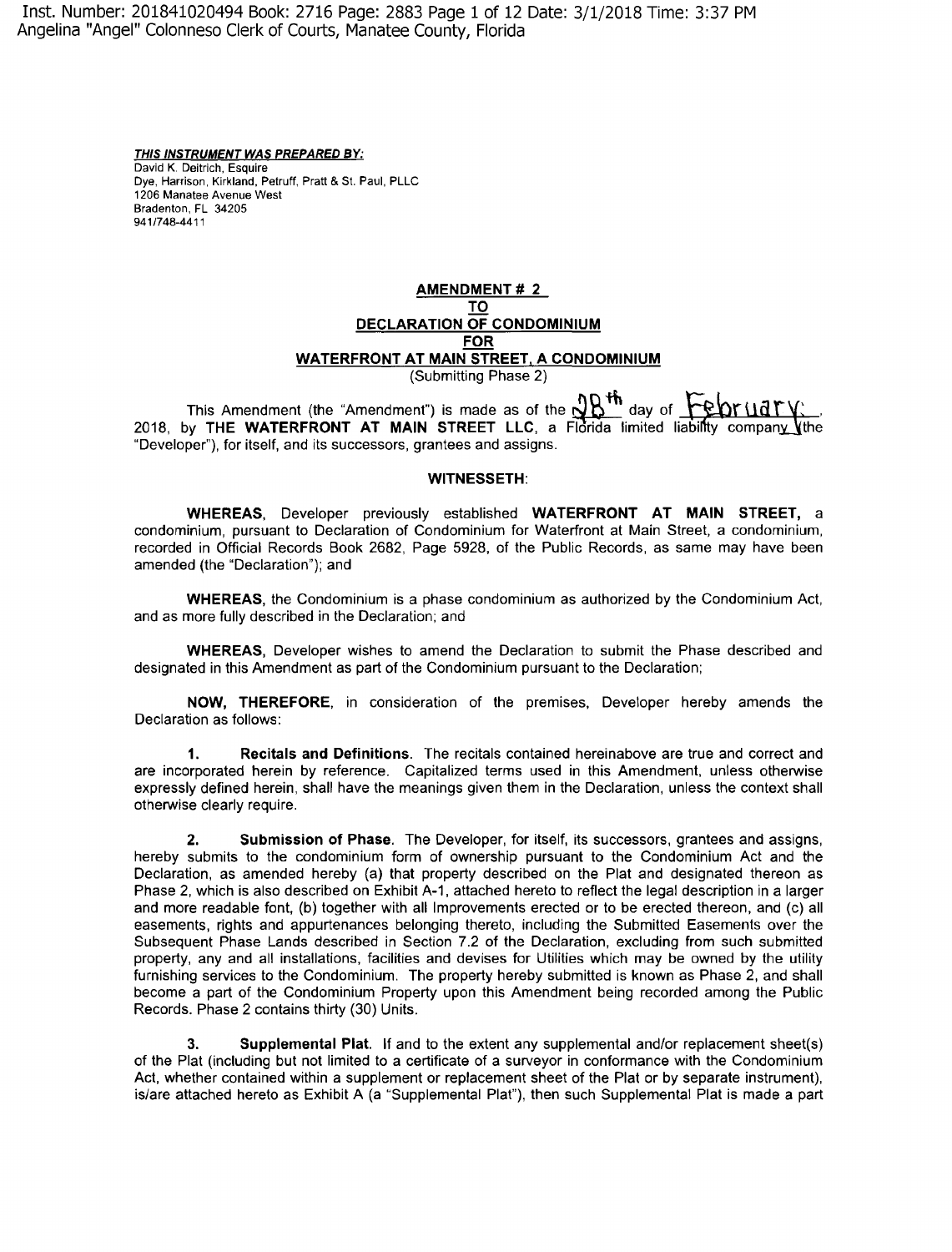hereof and of the Declaration, and the Declaration and the Plat are amended, modified and supplemented by adding the Supplemental Plat thereto. In the event of any conflict between the Plat as attached to the Declaration and the Supplemental Plat, the provisions of the Supplemental Plat shall control. Hereafter the term Plat shall include the Supplemental Plat, if one is attached hereto. The Plat reflects the legal description of Phase 2, and an identification of each Unit within Phase 2 in accordance with Section 6.3 of the Declaration, to insure that no Unit in the Condominium, including Phase 2, will bear the same designation as any other Unit. The Plat (as amended and supplemented hereby) includes a survey of the Phase submitted hereby, a graphic description of the improvements in which any Units are located, and plot plans thereof, and certificate of surveyor in conformance with the Condominium Act.

**4. Undivided Share in Common Elements.** As provided in Article 4 and Section 5.8 of the Declaration, each Owner shall at all times own an equal fractional interest in the Common Elements then forming a part of the Condominium Property. Effective upon the addition of the Phase submitted hereby, the undivided ownership in the Common Elements appurtenant to each Unit now within the Condominium, and the appurtenant ownership of the Common Surplus, is equal to one (1) divided by the total number of Units in all Phases now a part of the Condominium Property.

**5. Common Expenses.** As provided in Section 10.2 of the Declaration, the Owner of each Unit is liable for a share of the Common Expenses of the Association equal to his share of ownership of the Common Elements and the Common Surplus, as set forth in Article 4 of the Declaration and Paragraph 4 of this Amendment.

**6. Ratification.** The Declaration, as heretofore and hereby amended, is hereby ratified and confirmed. Developer represents that it has not transferred control of the Association.

**IN WITNESS WHEREOF,** the Developer has caused this Amendment to be executed in its name by an officer thereunto duly authorized as of the day and year first above written.

 $\overline{\text{Print Name}}$ :

**THE WATERFRONT AT MAIN STREET LLC,** a Florida limited liability company

By: Towne Realty, Inc., a Wisconsin corporation. *i*ts∕sole member and manager

Bv: Kohn Bennett, its Vice-President

## **STATE OF FLORIDA COUNTY OF SARASOTA**

**instrument** was acknowledged before me this **20<sup>4</sup>** day of The foregoing instrument was acknowledged before me this  $\mathcal{W}''$  day of<br>
FENTLLATV \_\_\_\_\_\_, 2018, by Kohn Bennett, as Vice-President of Towne Realty, Inc., a Wisconsin corporation, on behalf of the corporation as sole member and manager of The Waterfront at Main Street LLC, a lorida limited liability company, on behalf of the company, (\_✓\_ )) who is personally known to me or( \_\_ ) who produced \_\_\_\_\_\_\_\_\_\_\_\_\_\_\_\_\_\_\_ as identification.



The company, on behalf of the company,  $(\vee)$  who is<br>as idem<br> $\frac{d}{dx}$ <br> $\frac{d}{dx}$ <br>Notary Public<br>My Commission Expires:  $\frac{d}{dx}$ otary Public (Cleyander<br>pires: <u>August 15,</u> 2020

My Commission Expires: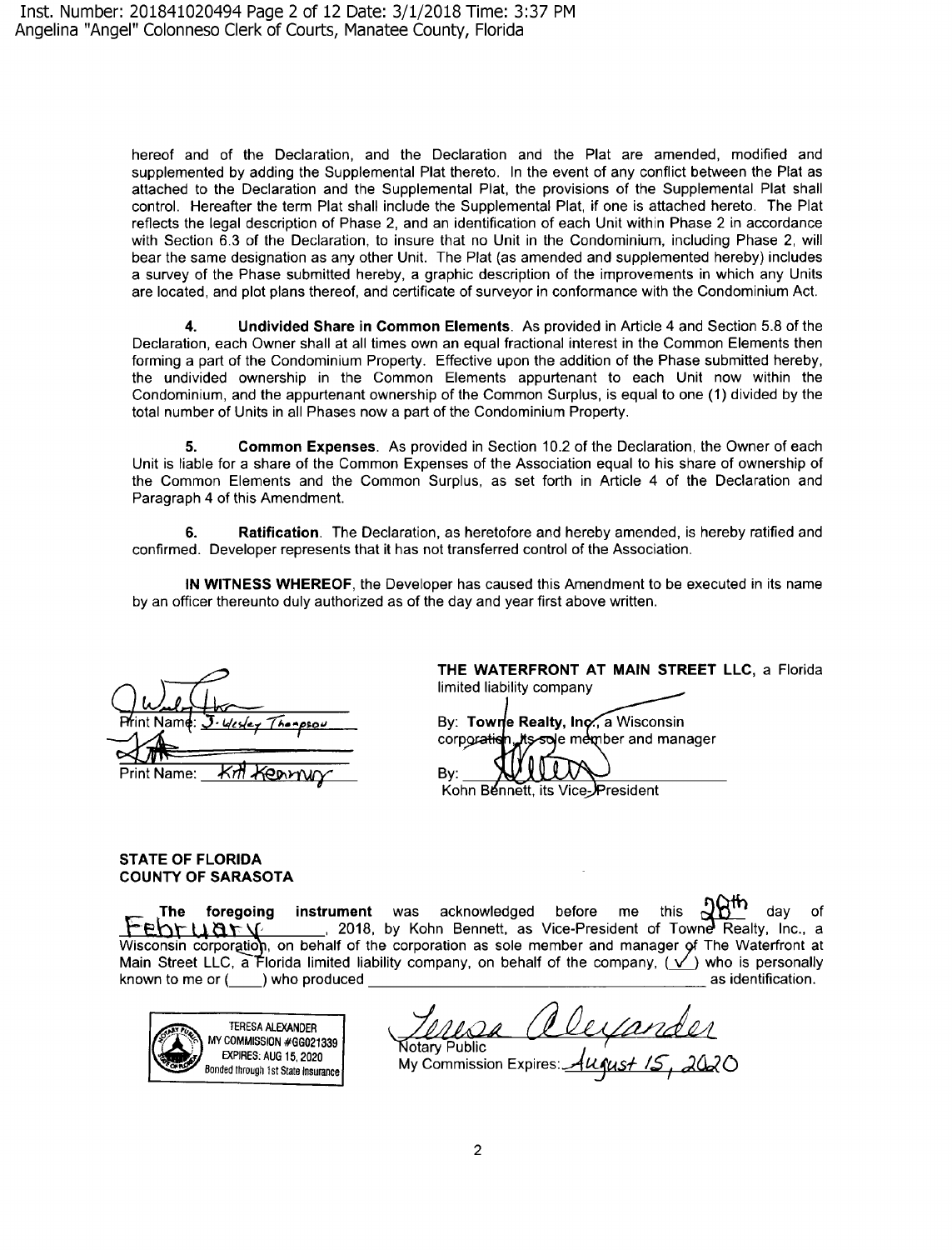PHASE 2:



Two parcels, being a portion of Unit 5, LWR Main Street, a land condominium as recorded in Condominium Book 40, Page 85, Public Records of Manatee County, Florida and described as follows:

COMMENCE at the southeast corner of said Unit 5, thence along the south line of said Unit 5, LWR Main Street, for the following three (3) calls; (1) thence N.79°15'54"W., a distance of 135.04 feet; (2) thence N.30°23'42"W., a distance of 24.32 feet; (3) thence N.80°18'47"W., a distance of 150.23 feet to the point of curvature of a non-tangent curve to the left, having a radius of 75.50 feet and a central angle of 38°43'43"; thence northeasterly along the arc of said curve, a distance of 51.03 feet, said curve having a chord bearing and distance of N.30°08'09"E., 50.07 feet, to the point of reverse curvature of a curve to the right having a radius of 14.50 feet and a central angle of 121 °40'50"; thence easterly along the arc of said curve, a distance of 30.79 feet to the end of said curve; thence N.18°03'30"E., a distance of 28.49 feet to the point of curvature of a non-tangent curve to the right, having a radius of 9.50 feet and a central angle of 87°37'19"; thence northerly along the arc of said curve, a distance of 14.53 feet, said curve having a chord bearing and distance of N.14 °07'33"E., 13.15 feet, to the point of tangency of said curve; thence N.57°56'13"E., a distance of 80.62 feet to the point of curvature of a curve to the right having a radius of 9.50 feet and a central angle of 61°25'41"; thence easterly along the arc of said curve, a distance of 10.19 feet to the point of reverse curvature of a curve to the left having a radius of 36.50 feet and a central angle of 78°39'40"; thence easterly along the arc of said curve, a distance of 46.27 feet to the POINT OF BEGINNING; thence continue along the arc of said curve, through a central angle of 97°07'28", a distance of 61.87 feet, to the point of reverse curvature of a curve to the right having a radius of 4.50 feet and a central angle of 66°44'11 "; thence northwesterly along the arc of said curve, a distance of 5.24 feet to the point of tangency of said curve; thence N.10°19'00"E., a distance of 51.13 feet to the point of curvature of a curve to the right having a radius of 4.50 feet and a central angle of 70°48'37"; thence northeasterly along the arc of said curve, a distance of 5.56 feet to the end of said curve; thence N.15°25'55"E., a distance of 25.04 feet; thence N.74°34'05"W., a distance of 3.53 feet to the point of curvature of a curve to the left having a radius of 50.50 feet and a central angle of 29°26'37"; thence westerly along the arc of said curve, a distance of 25.95 feet to the end of said curve; thence N.05°17'02"E., a distance of 18.15 feet; thence N.02°53'37'W., a distance of 31.76 feet to a point on the north line of said Unit 5; thence along the northerly and easterly line of said Unit 5 for the following ten (10) calls; (1) thence S.88°34'26"E., a distance of 49.09 feet; (2) thence S.80°51'38"E., a distance of 59.07 feet; (3) thence S.72°31'51"E., a distance of 49.59 feet; (4) thence S.79°00'0B"E., a distance of 21.18 feet; (5) thence S.78°38'14"E., a distance of 19.84 feet; (6) thence S.39°19'53"E., a distance of 20.61 feet; (7) thence S.00°46'29"W., a distance of 18.81 feet; (8) thence S.24°02'03'W., a distance of 49.32 feet; (9) thence S.20°07'27"W., a distance of 46.72 feet; (10) thence S.19°55'26'W., a distance of 50.75 feet; thence N.65°13'48'W., a distance of 33.12 feet; thence N.74°34'05"W., a distance of 64.00 feet; thence S.18°19'55"W., a distance of 24.62 feet; thence N.71 °40'05'W., a distance of 32.52 feet to the point of curvature of a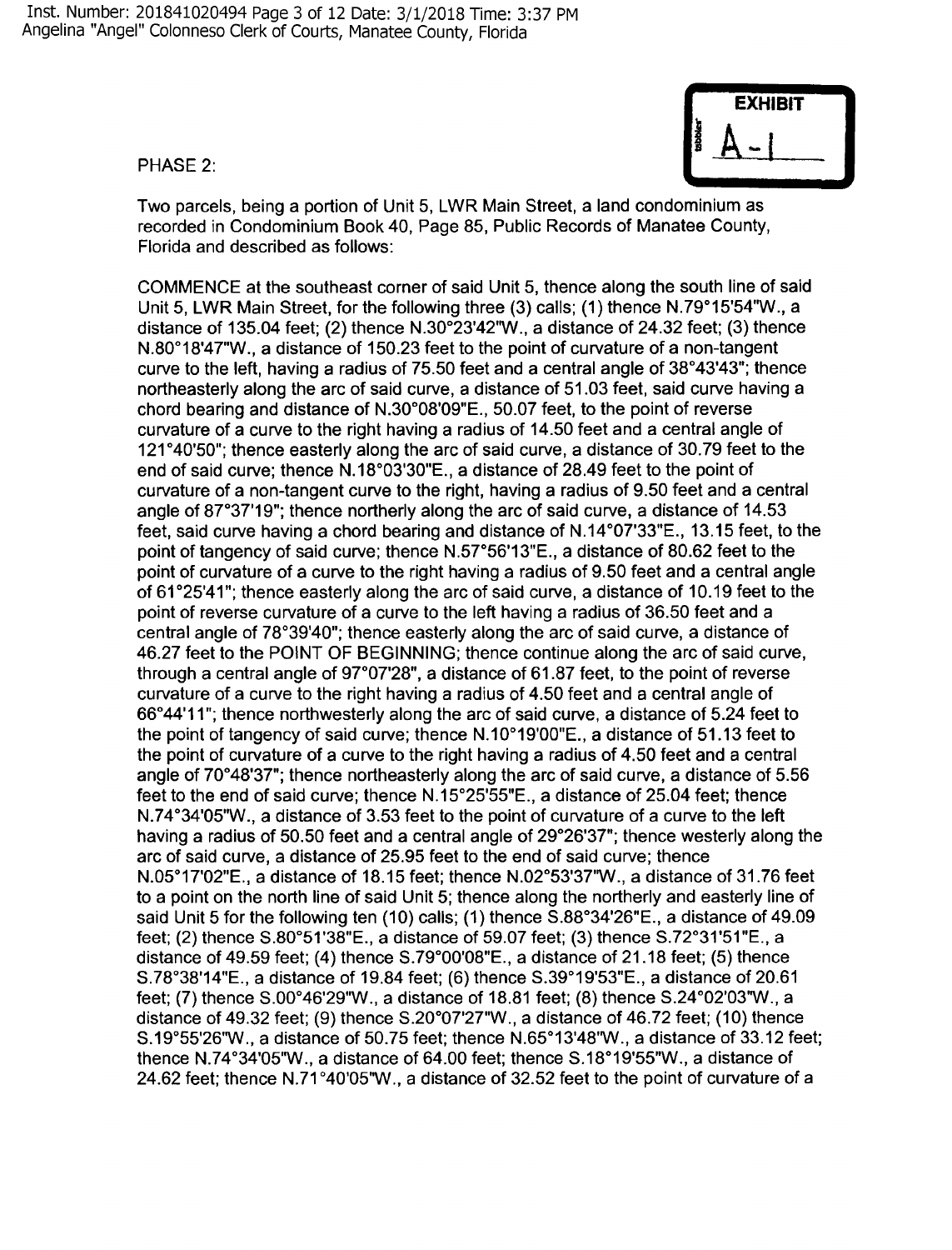curve to the left having a radius of 4.25 feet and a central angle of 67°37'38"; thence westerly along the arc of said curve, a distance of 5.02 feet to the end of said curve; thence N.49°17'44"W., a distance of 0.63 feet to the point o to the POINT OF **BEGINNING.** 

## TOGETHER WITH:

A portion of Unit 5, LWR Main Street, a land condominium as recorded in Condominium Book 40, Page 85, Public Records of Manatee County, Florida and described as follows:

COMMENCE at the southeast corner of said Unit 5, thence along the south line of said Unit 5, LWR Main Street, for the following three (3) calls; (1) thence N.79°15'54"W., a distance of 135.04 feet; (2) thence N.30°23'42"W., a distance of 24.32 feet; (3) thence N.80°18'47'W., a distance of 150.23 feet to the point of curvature of a non-tangent curve to the left, having a radius of 75.50 feet and a central angle of 38°43'43"; thence northeasterly along the arc of said curve, a distance of 51.03 feet, said curve having a chord bearing and distance of N.30°08'09"E., 50.07 feet, to the point of reverse curvature of a curve to the right having a radius of 14.50 feet and a central angle of 121°40'50"; thence easterly along the arc of said curve, a distance of 30.79 feet to the end of said curve; thence N.18°03'30"E., a distance of 28.49 feet to the point of curvature of a non-tangent curve to the right, having a radius of 9.50 feet and a central angle of 87°37'19"; thence northerly along the arc of said curve, a distance of 14.53 feet, said curve having a chord bearing and distance of N.14°07'33"E., 13.15 feet, to the point of tangency of said curve; thence N.57°56'13"E., a distance of 14.75 feet to the POINT OF BEGINNING; thence continue N.57°56'13"E., a distance of 65.87 feet to the point of curvature of a curve to the right having a radius of 9.50 feet and a central angle of 61°25'41"; thence easterly along the arc of said curve, a distance of 10.19 feet to the point of reverse curvature of a curve to the left having a radius of 36.50 feet and a central angle of 23°20'41 "; thence easterly along the arc of said curve, a distance of 14.87 feet to the point of reverse curvature of a curve to the right having a radius of 9.50 feet and a central angle of 79°12'48"; thence southeasterly along the arc of said curve, a distance of 13.13 feet to the point of compound curvature of a curve to the right having a radius of 75.50 feet and a central angle of 12°06'07"; thence southerly along the arc of said curve, a distance of 15.95 feet to the end of said curve; thence S.10°33'01'W., a distance of 33.42 feet; thence S.10°44'05"W., a distance of 14.50 feet; thence N. 79° 15'55"W ., a distance of 15.58 feet to the point of curvature of a curve to the right having a radius of 107.00 feet and a central angle of 40°29'36"; thence northwesterly along the arc of said curve, a distance of 75.62 feet to the POINT OF BEGINNING.

Said Phase 2 contains 34,741 square feet, more or less.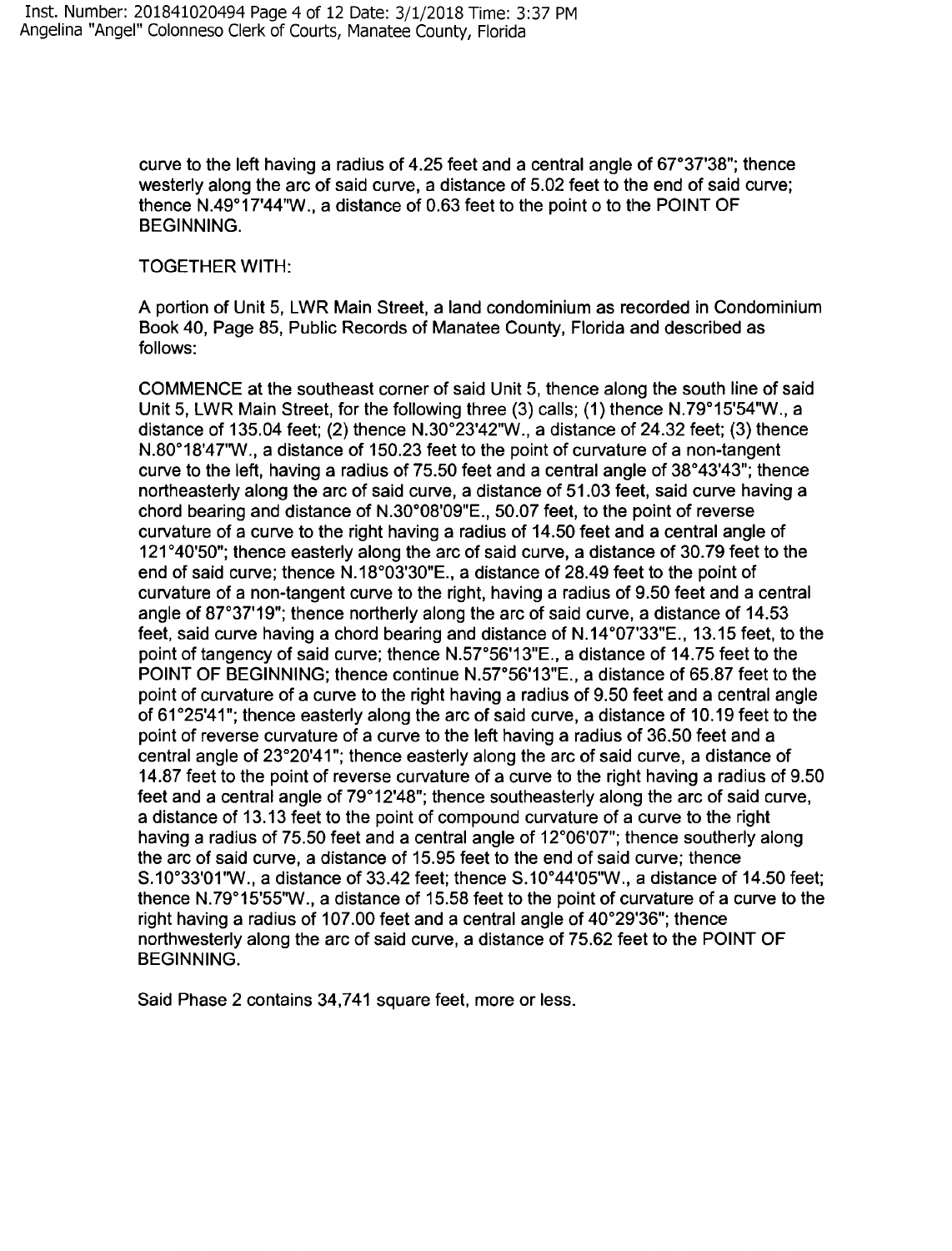|         | <b>EXHIBIT</b> |  |
|---------|----------------|--|
| tabloke |                |  |
|         |                |  |

# **SURVEYOR'S AFFIDAVIT**

STATE OF FLORIDA )

) ss

COUNTY OF SARASOTA)

Before me, the undersigned authority personally appeared Robert R. Cunningham who after being duly sworn, deposes and says:

- 1. That Affiant is a registered Surveyor and Mapper holding Florida Certificate No.3924, and is the Surveyor who surveyed the property known and identified Waterfront at Main Street, a Condominium, as per Declaration of Condominium recorded in Official Record Book 2682, Page 5928 and as per plat thereof recorded in Condominium Book 40, Pages189 through 198 of the Public Records of Manatee County, Florida.
- 2. That record measurement were taken as shown on the attached Exhibit **"A".**
- 3. The construction of the improvements, with respect to Units 201-205, 301- 305, 401-405, 501-505, 601-605 and 701-705, Building 2, are substantially complete so that the condominium plat, together with the provisions of the Declaration describing the condominium property and the exhibits attached thereto are an accurate representation of the location and dimensions of the improvements and that the identification, location, and dimensions of the common elements and of each unit can be determined from those materials. I further certify that the construction of all planned improvements with respect to said Units are substantially complete including, but not limited to, landscaping, utility services, access to'•the units, and common elements facilities serving said Building

Robert R. Cunningham, P Florida Certification 00.3924

Signed and sworn to before me on February 26, 2018 by Robert R. Cunningham. He is personally known to me.

ublic, State of Florida



It is requested that subsequent to the recording of this affidavit, the Clerk NOTE: make a marginal notation on the face of the desk copy of said plat referencing this affidavit.

Prepared by: Stantec Consulting Services, Inc. 6900 Professional Parkway East Sarasota, FL 34240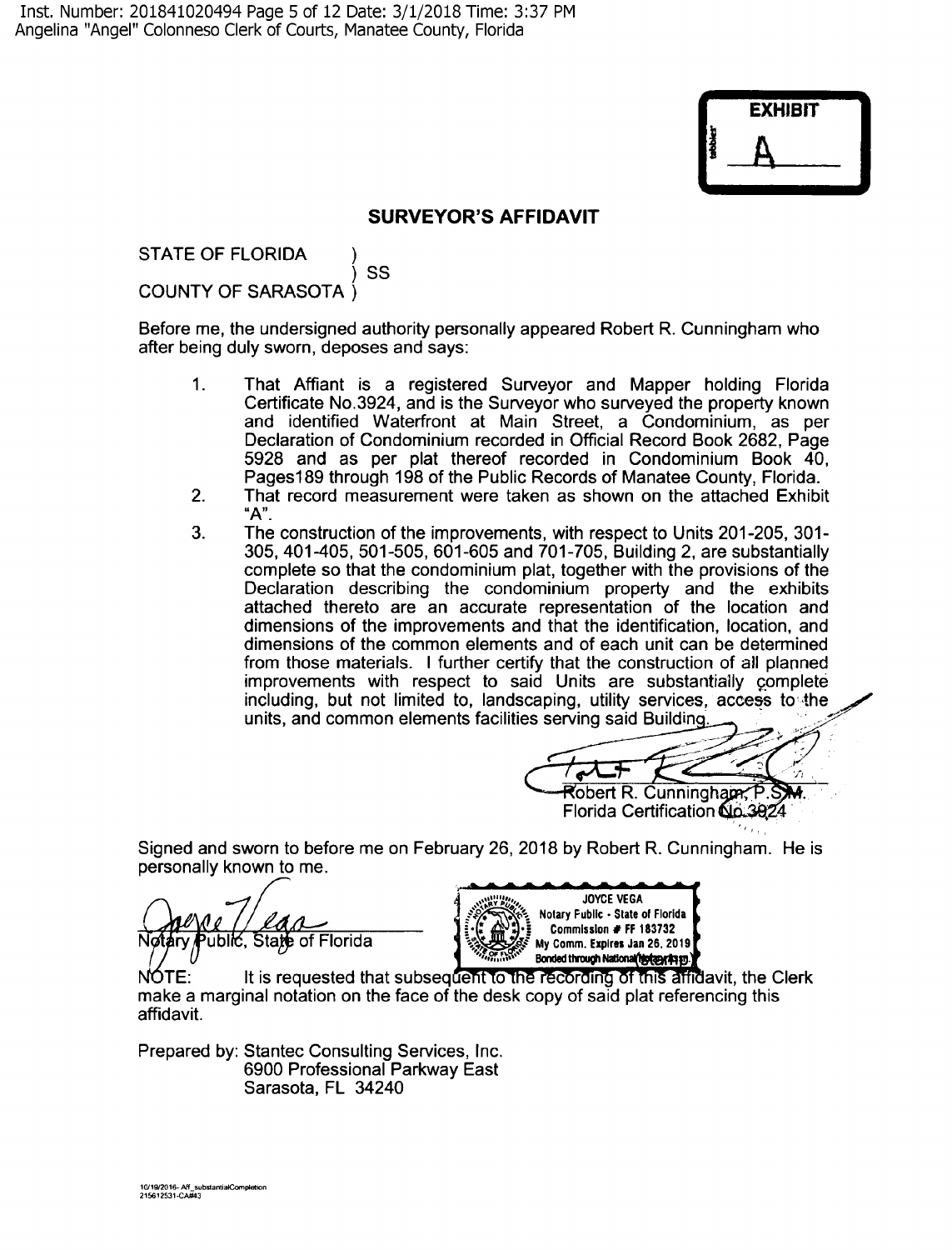

Date: 3/1/2018 Time: 3:37<br>Manatee County, Florida 6 of 12 |<br>Courts, l Inst. Number: 201841020494 Page<br>Angelina "Angel" Colonneso Clerk of

 $\mathsf{K}$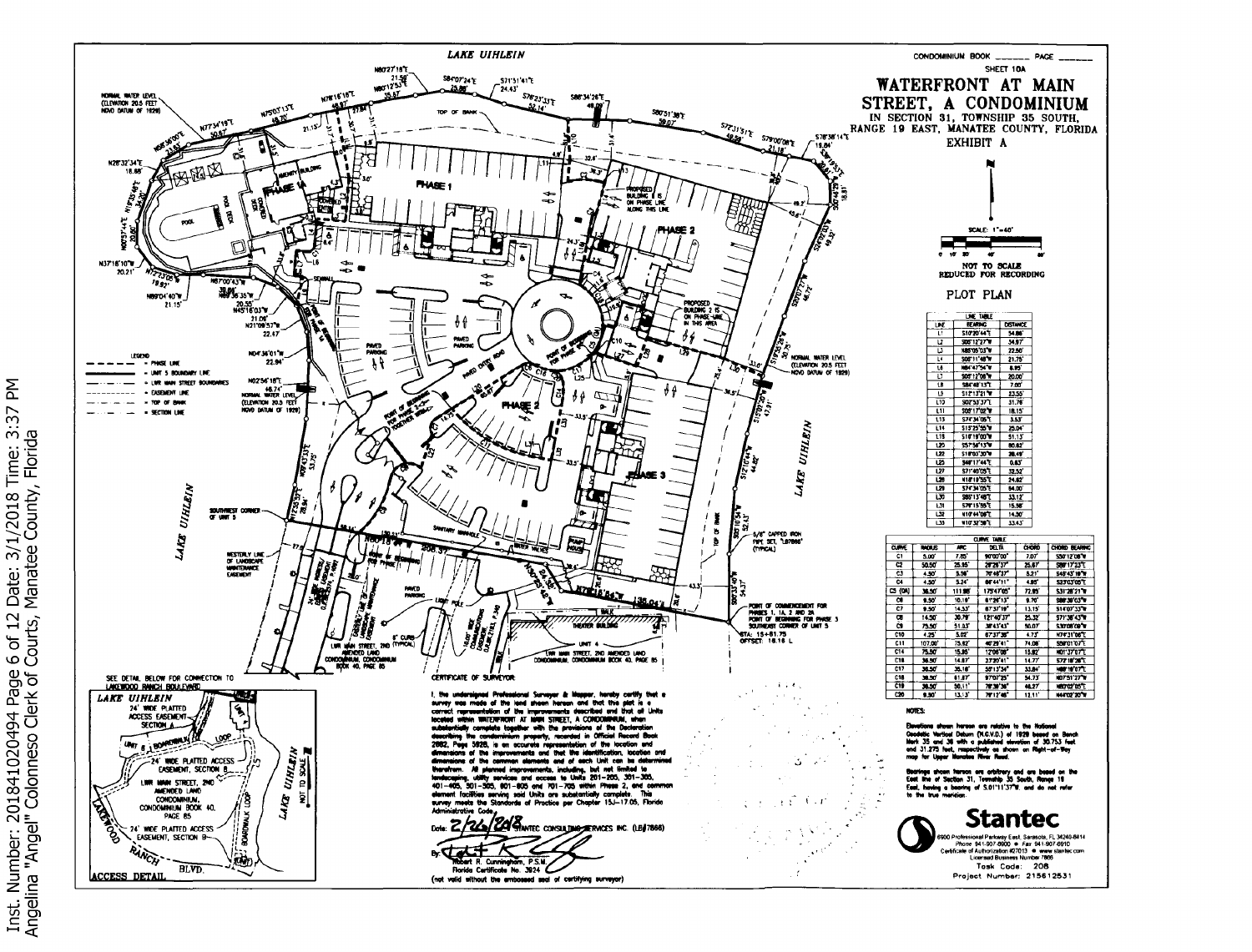#### **PLASE 2-**

Two porcets, being a portion of Unit 5, LWR Main Street, a land<br>condominium as recorded in Condominium Book 40, Page 85, Public<br>Records of Manatee County, Florida and described as follows:

COMMENCE at the southeast corner of said Unit 5, thence along the<br>south line of said Unit 5, LWR Main Street, for the following three (3) calls: (1) thence N.79'15'54'W, a distance of 135.04 feet; (2) thence N.30'23'42'W., a distance of 24.32 feet; (3) thence thence N.3723-47W., a distance of 150.23 feet to the point of curvature of<br>N.8011547W., a distance of 150.23 feet to the point of curvature of<br>a non-longed curve to the left, howing a rodice of 75.50 feet and<br>a control ong several curve of a curve to the right hoving a radius of 14.50<br>feet and a central angle of 121'40'50'; thence easterly along the arc<br>of said curve, a distance of 30.79 feet to the end of said curve; thence N.18'03'30"E., a distance of 28.49 feet to the point of curvature of a non-tangent curve to the right, having a radius of<br>9.50 feet and a central angle of 8737'19"; thence northerly along<br>the arc of sold curve, a distance of 14.53 feet, said curve having a chord bearing and distance of N.14'07'33"E., 13.15 feet, to the poin of tongency of said curve; thence N.5756'13'E., a distance of 80.62 feet to the point of curvature of a curve to the right having a radius of 9.50 feet and a central angle of 81'25'41"; thence easterly<br>oragine are of said curve, a distance of 10.19 feet to the point<br>of reverse curvature of a curve to the left having a radius of 36.50 feet and a central angle of 78'39'40"; thence eastern above at 50.00<br>of said curve, a distance of 46.27 feet to the POMT OF BEGINNING: thence continue along the arc of said curve, through a central angle of 9707'28", a distance of 61.87 feet, to the point of reverse or a review of a curve to the right having a radius of 4.50 feet and a<br>curvature of a curve to the right having a radius of 4.50 feet and a<br>central angle of 65.44 11"; thence northwesterly along the arc of sold<br>curve, a di curve; thence N.10'19'00'E., a distance of 51.13 feet to the point of curvature of a curve to the right having a radius of 4.50 feel and a<br>central angle of 70'48'37"; thence northeasterly olong the arc of said curve, a distance of 5.56 feet to the end of said curve; thence N.1525'55'E., a distance of 25.04 feet; thence N.74'34'05'W., a<br>distance of 3.53 feet to the point of curvature of a curve to the left having a radius of 50.50 feet and a central angle of 29'26'37", thence westerly along the arc of said curve, a distance of 25.95 feet to the end of said curve; thence N.05'17'02'E., a distance of<br>18.15 feet; thence N.02'53'37'W., a distance of 31.76 feet to a point on the north line of said Unit 5; thence slong the northerh and easterly line of said Unit 5 for the following ten (10) calls; (1) thence S.88'34'26"E., a distance of 49.09 feet; (2) thence S.80"51'38 E., a distance of 59.07 feet; (3) thence S.72'31'51'E., a distance of 49.59 feet; (4) thence 5.79'00'08'E., a distance of 21.18 feet; (5) thence S.78'38'14'E., a distence of 19.84 feet; (6) thence 5.39'18'53'E., a dialence of 20.61 feet; (7) thence 5.00'46'29"W., a distance of 18.81 feet; (8) thence 5.24'02'03'W, a distance of 49.32 feet; (9) thence S.20'07'27'W., a distance of 46.72 feet; (10) thence S.19"55'26'W., a distance of 50.75 feet; thence N.85'13'48'W., a<br>distance of 33.12 feet; thence N.74'34'05'W., a distance of 64.00 ondomero or 33.14 themes, themes, and the state of 24.62 feet; thence or<br>feet; thence S.1819°55"W., a distorce of 24.62 feet; thence<br>M.71°40'05"W., a distorce of 32.52 feet to the point of curvature of<br>a curve to the left of 67'37'36"; thence westerly clong the arc of said curve, a distance of 5.02 feet to the end of soid curve; thence N.49'17'44"W, a<br>diatonce of 0.63 feet to the point o to the PONT OF BECHAWNG.

#### TOCETURE WITH-

A partion of Unit 5, LWR Main Street, a land condominium as<br>recorded in Condominium Book 40, Page 85, Public Records of<br>Manatee County, Florida and described as follows:

COMMENCE at the southeast comer of said Unit 5, thence along the<br>south line of said Unit 5, LWR Main Street, for the following three (3) colls; (1) thence N.79'15'54'W, a distance of 135.04 feet; (2) thence N.30'23'42'W, a distance of 24.32 feet; (3) thence WEBOTTER TO distinct and 150.23 feet to the point of curvature of<br>a non-langent curve to the left, howing a radius of 75.50 feet and<br>a central angle of 3543'43'; thence northeasterly along the arc of<br>said curve, a distance bearing and distance of N.30'08'09"E., 50.07 feet, to the point o Freemer curvature of a curve to the right having a redius of 14.50<br>feet and a central angle of 121°40'50'; thence easterly along the arc<br>of soid curve, a distance of 30.79 feet to the end of soid curve; thence N.18'03'30"E., a distance of 28.49 feet to the point of curveture of a non-tengent curve to the right, having a redius of<br>9.50 feet and a central angle of 8737'19"; thence northerly along<br>the arc of said curve, a distance of 14.53 feet, said curve having a chard bearing and distance of N.14'07'33"E.. 13.15 feet, to the point of tangency of said curve; thence N.5756'13"E., a distance of 14.75 feet to the POINT OF BEGINNING; thence continue N.5756 13 E., a Factor and S5.87 feet to the point of curvature of a curve to the<br>right having a rodius of 9.50 feet and a central ongle of 6125°41°;<br>themce asstery along the arc of said curve, a distance of 10.19 feet<br>the bost of reverse radius of 36.50 feet and a central angle of 23'20'41"; thence easterly along the arc of said curve, a distance of 14.87 feet to the<br>point of reverse curvature of a curve to the right having a radius of 9.50 feet and a central angle of 79'12'48"; thence southeasterly along the arc of said curve, a distance of 13.13 feet to the point ori compound curvature of a curve to the right hoving a rodius of<br>75.50 feet and a central angle of 12'06'07"; thence southerly along<br>the arc of said curve, a distance of 15.95 feet to the end of said curve; thence S.10'33'01'W., a distance of 33.42 feet; thence S.10'44'05'W., a distance of 14.50 feet; thence N.79'15'55'W, a distance of 15.58 feet to the point of curvature of a curve to the right having a radius of 107.00 feet and a central ongle of 40'29'36"; thence nothinesterly stong the arc of solid curve, a<br>40'29'36"; thence northwesterly stong the arc of solid curve, a

Said Phase 2 contains 34.741 square feet, more or less

#### CONDOMINIUM BOOK \_\_\_\_\_\_\_ PAGE \_

## 108 WATERFRONT AT MAIN STREET, A CONDOMINIUM

IN SECTION 31, TOWNSHIP 35 SOUTH, RANGE 19 EAST, MANATEE COUNTY, FLORIDA EXHIBIT A

 $\Sigma$ 

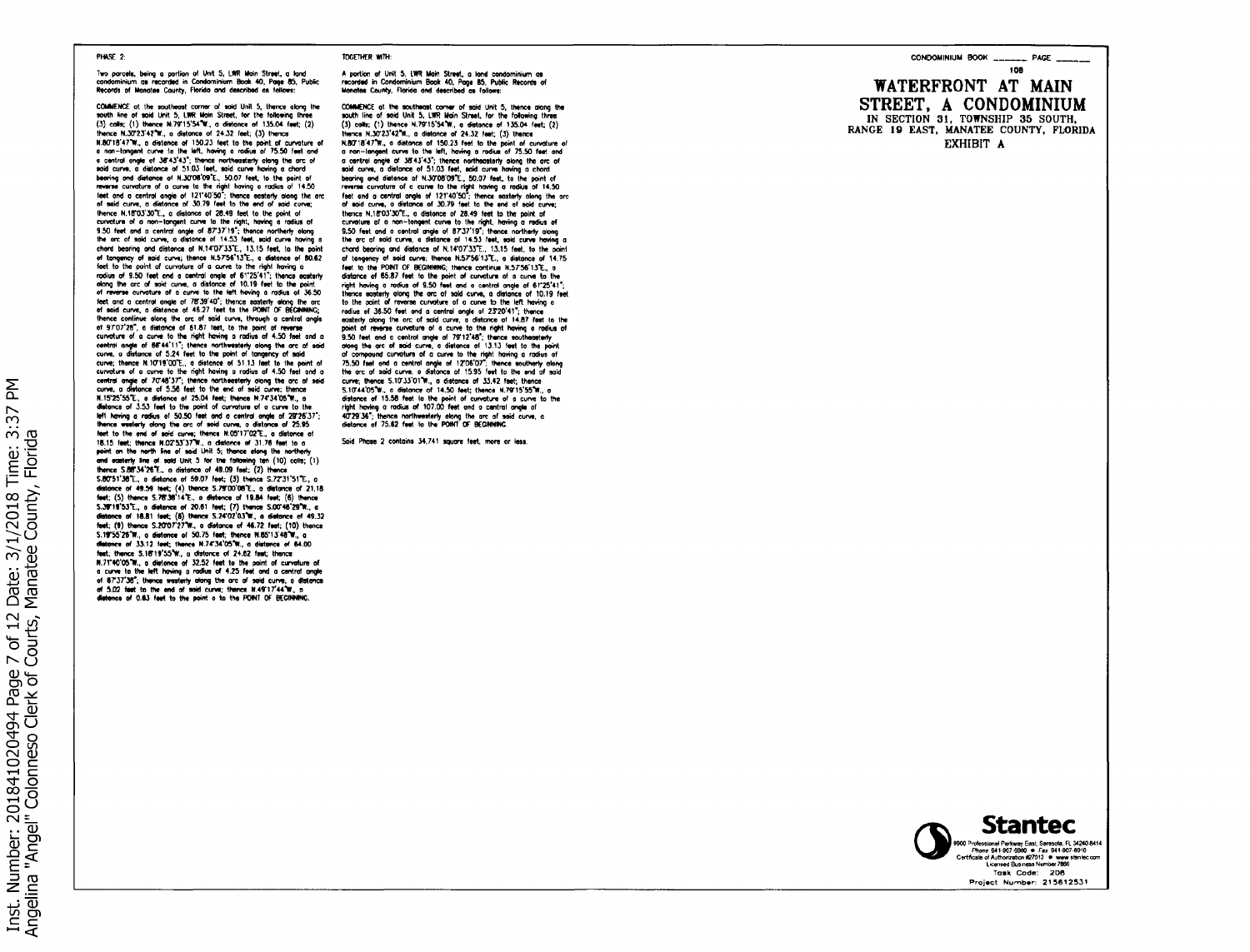

Inst. Number: 201841020494 Page 8 of 12 Date: 3/1/2018 Time: 3:37 PM<br>Angelina "Angel" Colonneso Clerk of Courts, Manatee County, Florida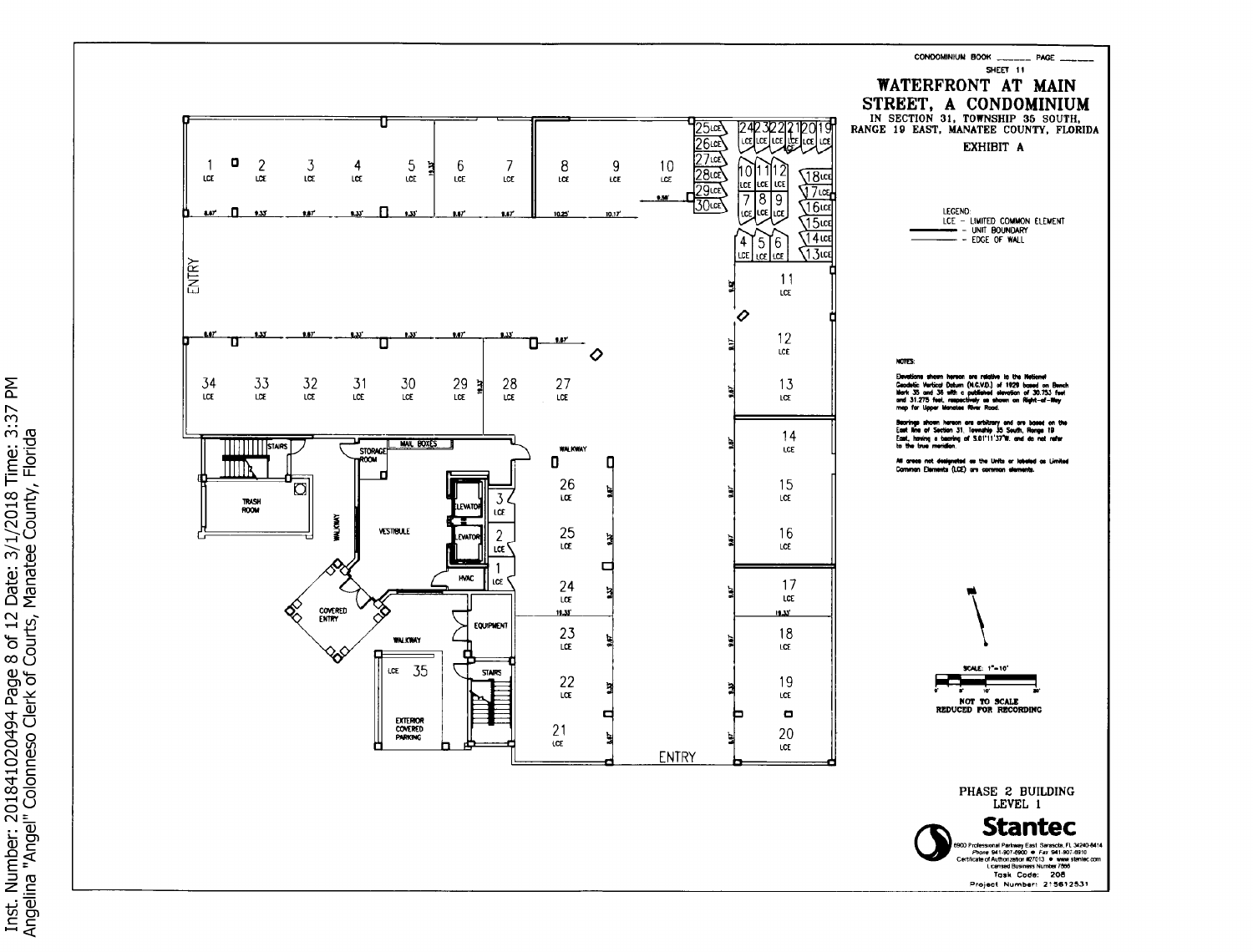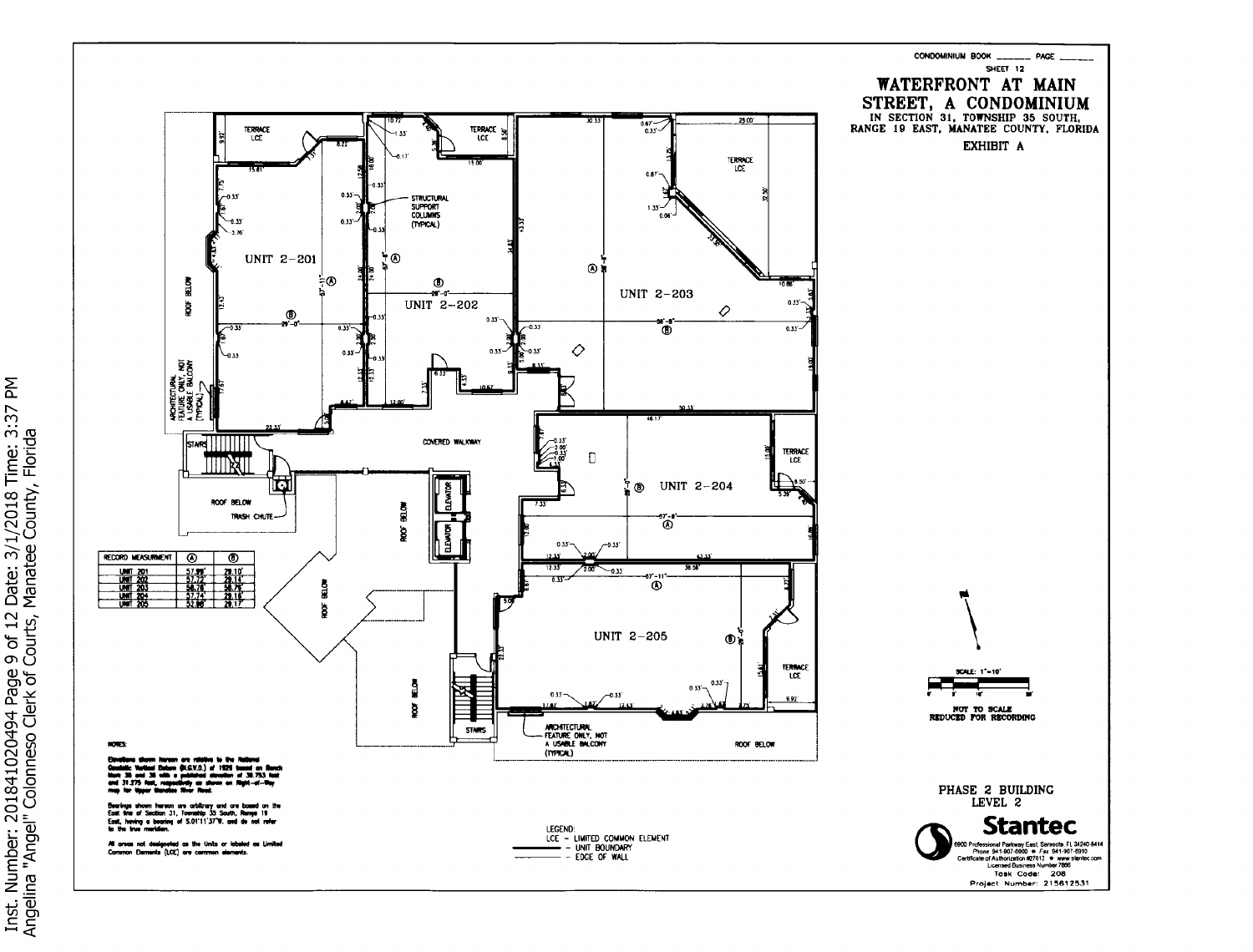

Inst. Number: 201841020494 Page 10 of 12 Date: 3/1/2018 Time: 3:37 PM<br>Angelina "Angel" Colonneso Clerk of Courts, Manatee County, Florida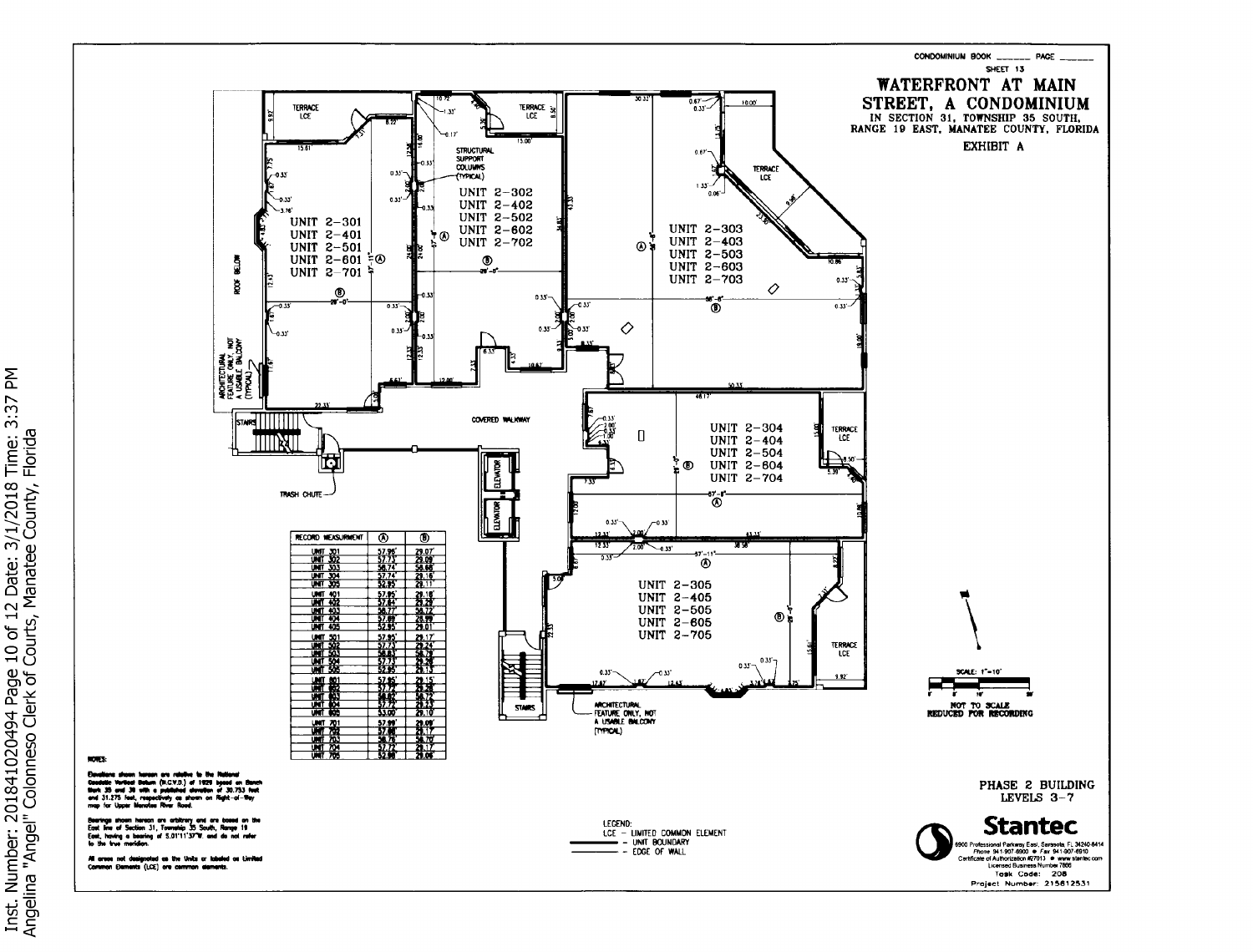